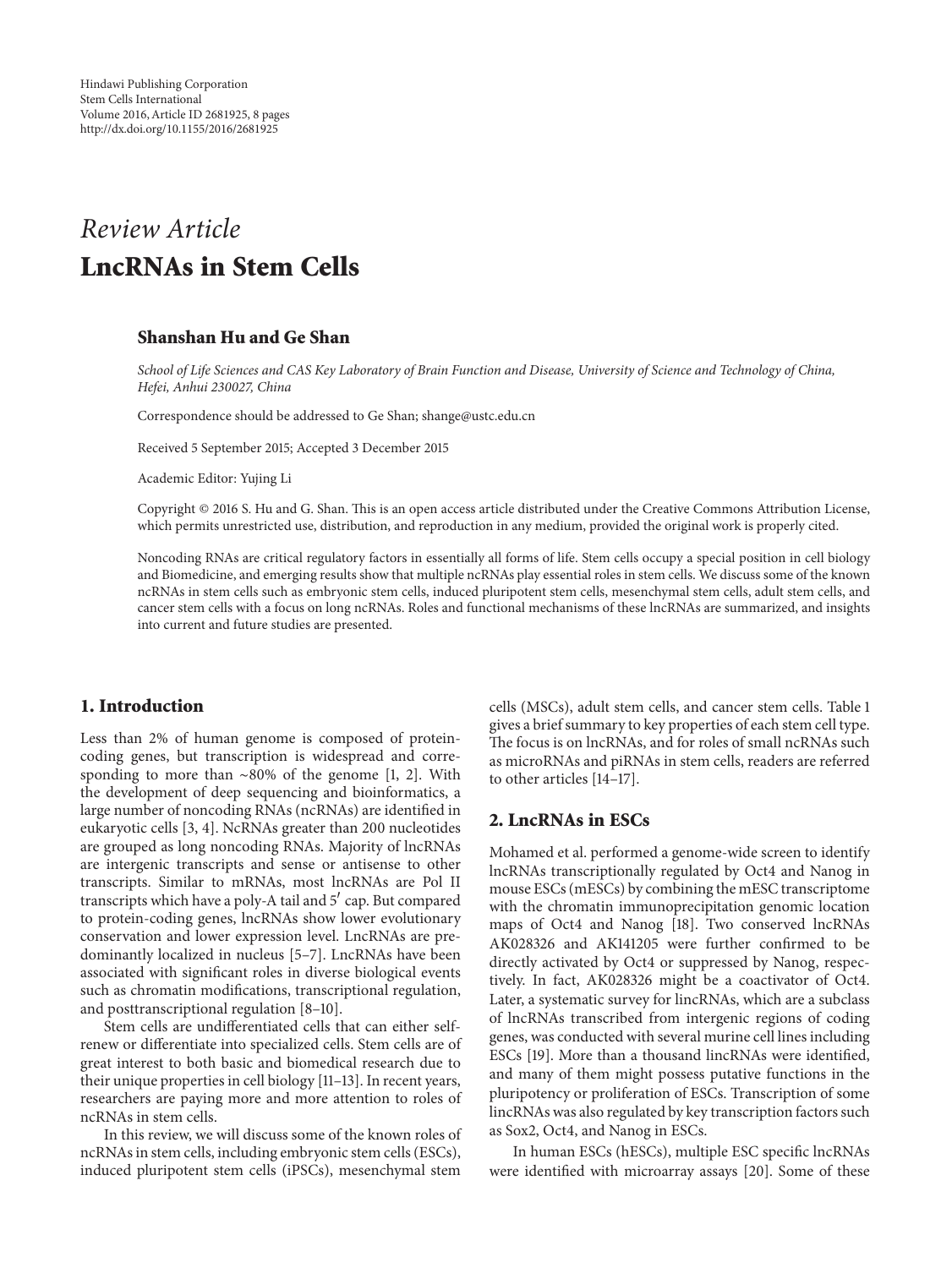| Stem cell                     | Key properties                                                                                                                                                                                                                                                                                                    |
|-------------------------------|-------------------------------------------------------------------------------------------------------------------------------------------------------------------------------------------------------------------------------------------------------------------------------------------------------------------|
| Embryonic stem cell           | Derived from the blastocyst stage early mammalian embryos and has the ability to differentiate into any<br>cell type and propagate                                                                                                                                                                                |
| Induced pluripotent stem cell | A type of pluripotent stem cell that can be generated directly from adult cells; classic four specific genes<br>encoding transcription factors (Oct4, Sox2, cMyc, and Klf) could convert adult cells into iPSCs, holding<br>great promise in the field of regenerative medicine because of indefinite propagation |
| Mesenchymal stem cell         | Multipotent stromal cells that can differentiate into a variety of cell types including osteoblasts,<br>chondrocytes, myocytes, and adipocytes                                                                                                                                                                    |
| Adult stem cell               | Undifferentiated cells, which are found throughout the body after development, can divide or self-renew<br>indefinitely, and generate all the cell types of the organ from which they originate                                                                                                                   |
| Cancer stem cell              | Cancer cells that possess the ability to give rise to all cell types found in particular cancer samples and can<br>generate tumors through the stem cell processes of self-renewal and differentiation into multiple cell types                                                                                   |

TABLE 1: Key properties of each stem cell type.

lncRNAs were involved in pluripotency maintenance and interacted with SOX2 and SUZ12 (a subunit of PRC2 complex). A subset of the identified lncRNAs was involved in neurogenesis of ESCs, and these lncRNAs potentially played neurogenic roles via physical interaction with important epigenetic factors such as REST and SUZ12. One of the lncRNAs identified in this study, rhabdomyosarcoma 2 associated transcript (RMST), was further investigated in a later study [21, 22]. RMST interacted directly with and served as a transcriptional coregulator of SOX2 to modulate the transcription of a number of SOX2 downstream genes. Recently, the long terminal repeats of human specific endogenous retrovirus subfamily H (HERVH), which is transposable elements expressed preferentially in hESCs, was found to function as nuclear lncRNAs with associations with OCT4, coactivators such as p300 and Mediator subunits [23].

A recent report showed that pluripotency-associated transcription factor SOX2 has an overlapping long noncoding transcript SOX2OT, which was highly expressed in embryonic stem cells and downregulated upon the induction of differentiation [24]. SOX2OT had a potential role in modulating pluripotency through the regulation of *SOX2* expression.

Another lincRNA, linc-RoR might function as micro-RNA sponge to prevent mRNA of some key transcription factors in hESCs from microRNA mediated regulation [25]. Thus, this lncRNA played a role in ESC maintenance and differentiation in the cytoplasm.

These results implicated that lncRNAs could modulate the pluripotency and differentiation of ESCs via intervening the transcriptional and epigenetic regulatory networks in the nucleus or tuning the microRNA functions in the cytoplasm. Other cytoplasmic and nuclear roles of lncRNAs in ESCs are waiting for further investigations.

## **3. LncRNAs in iPSCs**

The conversion of lineage-committed cells to iPSCs is a process called reprogramming. In a 2010 paper, Rinn Lab characterized the transcriptional reorganization of lincR-NAs and identified a vast number of lincRNAs associating with reprogramming of human iPSCs (hiPSCs) [26]. These lincRNAs were overexpressed in both hESCs and hiPSCs but showed an elevated level in iPSCs compared to ESCs, suggesting that their activation might promote the iPSCs. One of the lincRNAs named lincRNA-RoR for "regulator of reprogramming" was regulated by pluripotency transcription factors such as OCT4, SOX2, and NANOG. Knockdown of lincRNA-RoR resulted in an inhibition in reprogramming. Interestingly, linc-RoR was later found to function as a competing endogenous RNA in hESCs as already discussed.

By analyzing single-cell transcriptomes during somatic cell reprogramming, more than 400 hundred lncRNAs were characterized that were dynamically expressed at defined stages of reprogramming [27]. During reprogramming, sets of relevant lncRNAs were activated to modulate signaling pathways, repress lineage-specific genes, and regulate metabolic gene expression.

The reprogramming process is accompanied by global epigenetic remodeling [28]. The lncRNA *Xist* responsible for X chromosome inactivation (XCI) has been investigated as a classic epigenetic regulator in the context of reprogramming [29, 30]. Female mESCs have low *Xist* expression and two active X chromosomes. Successfully reprogrammed female murine iPSCs (miPSCs) have undergone X chromosome reactivation and have the same feature in *Xist* expression as mESCs. Upon differentiation, female mESCs and miPSCs initiate *Xist* expression and XCI. Surprisingly, hESCs and hiPSCs can be divided into three classes based on their different states of *Xist* expression. Class I hESCs and hiPSCs behave just like mESCs and miPSCs. Class II human pluripotent stem cells express *Xist* and exhibit random XCI even before differentiation. Class III cells have lost *XIST* expression but have already initiated XCI, regardless of whether they are in the undifferentiated or differentiating conditions [31].

It seems that lncRNAs play essential roles in the reprogramming process. A better understanding in lncRNAs and more broadly ncRNAs in the context of iPSCs would certainly benefit future biomedical research aiming to utilize iPSCs in the clinic.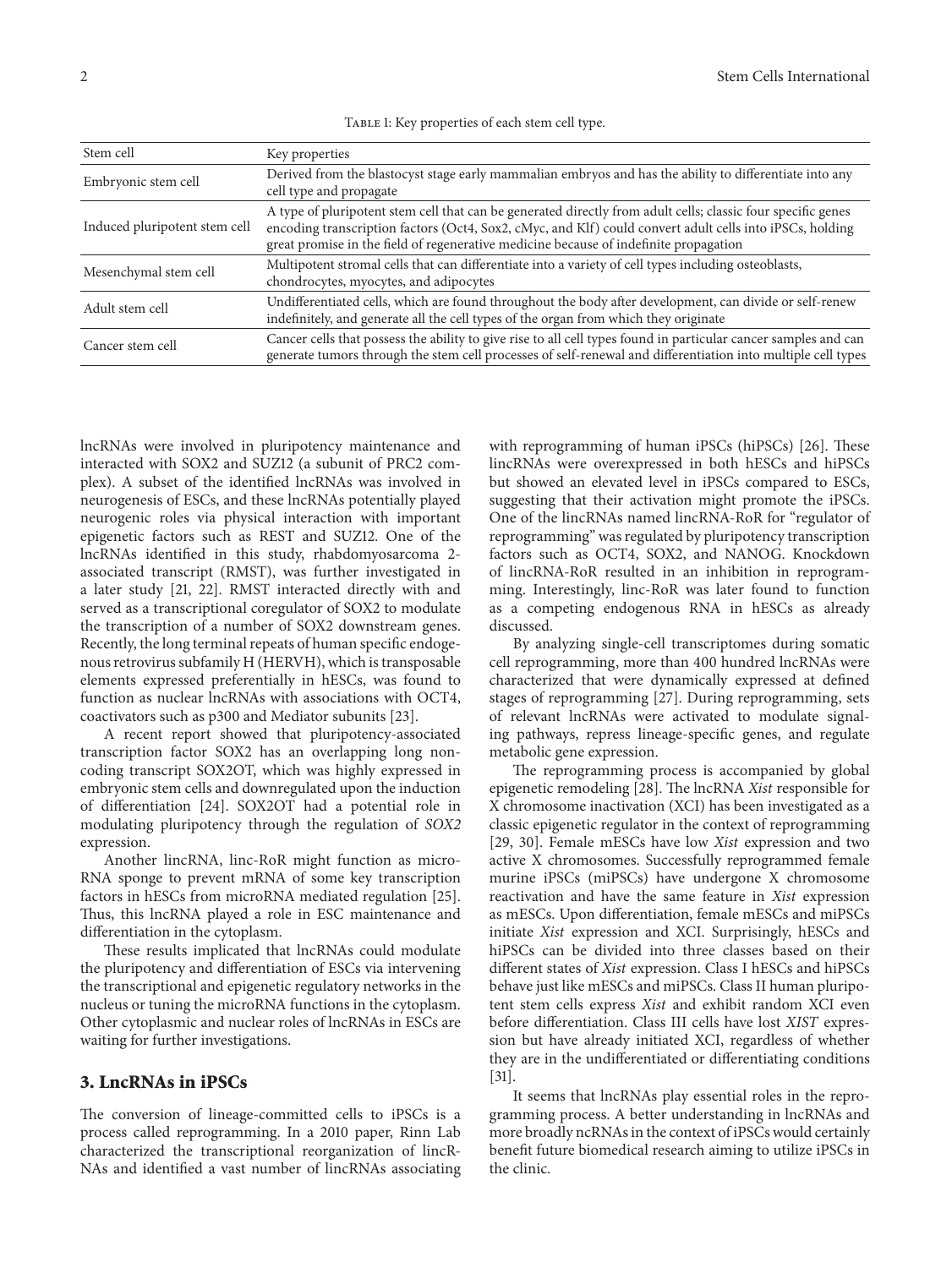## **4. LncRNAs in MSCs and the Mesodermal Lineage**

Mesenchyme is connective tissue derived from the mesoderm during animal development. MSCs are first identified in the bone marrow (BM) stroma. BM MSCs provide microenvironment for hematopoietic stem cells and can also differentiate into various mesodermal lineages. Later, MSCs are found in many tissues such as placenta, umbilical cord blood, adipose tissue, muscle, corneal stroma, and the dental pulp of deciduous baby teeth. These MSCs with different origins all possess property to differentiate into mesodermal lineages. Thus, MSCs are an important source of multipotent cells with great potential of clinic applications. LncRNAs in MSCs have significant regulatory roles and potentially can be used as biomarkers for disease or therapeutic targets. Wang et al. performed differential expression profiles of lncRNAs and mRNAs of undifferentiated versus chondrodifferentiated human BM MSCs using microarray in 2015 [32]. Some of the identified lncRNAs could be important regulators in chondrogenic differentiation. The same group identified lncRNAs with differential expression and putative functions during the osteogenic differentiation of human BM MSCs [33]. A total of 1,206 differentially expressed lncRNAs were identified, and among them 687 were upregulated and 519 downregulated, more than twofold.

Some lncRNAs are functionally required during adipogenesis [34]. Brown adipose tissue (BAT) and white adipose tissue (WAT) are differentiated from MSCs in adipose tissues. Sun et al. performed RNA sequencing and identified 175 lncRNAs in total from *in vitro* cultured brown and white preadipocytes, *in vitro* differentiated mature brown and white adipocytes, and primary brown and white mature adipocytes directly isolated from mice [34]. These lncRNAs were up- or downregulated during differentiation of both brown and white adipocytes. Activation of some transcriptional factors and cofactors such as peroxisome proliferatoractivated receptor  $\gamma$  (PPAR $\gamma$ ) and CCAAT/enhancer-binding protein  $\alpha$  (CEBP $\alpha$ ) is the hallmark of brown adipocyte differentiation. These lncRNAs have promoters with binding of PPAR $\gamma$  and/or CEBP $\alpha$  key transcription factors. RNAimediated loss-of-function identified the top 20 lncRNAs that may be involved in the proper differentiation of adipocyte precursors. Later in 2014, substantially more lncRNAs were identified and may be functionally required during proper adipogenesis [35]. Zhao and colleagues identified inducible lncRNAs involved in brown fat development and thermogenesis using transcriptional profiling in adipose tissues and cells during brown adipocyte differentiation [36]. Twenty-one lncRNAs were found to be enriched in BAT, and among them AK038898 significantly impaired brown adipogenesis upon RNAi knocking down.This lncRNA was then renamed brown fat lncRNA 1 (Blnc1). The expression of Blnc1 was highly induced during brown and beige adipogenesis.The induction was correlated with the stimulation of the thermogenic gene program and in consistency with the expression of key thermogenic markers such as Ucp1 in adipose tissues. Blnc1 is primarily localized in the nucleus and forms a ribonucleoprotein complex with EBF2, which is a member of the EBF family of transcription factors that has been implicated in the control of adipogenesis [37]. Blnc1 itself is also a target of EBF2, thereby forming a feed-forward regulatory loop to regulate adipocyte gene expression. Knowing the distinct roles and functional mechanisms of lncRNAs in adipogenesis have great values in developing new approaches to fight obesity and other related pathological consequences.

LncRNAs also regulate cardiomyocyte differentiation. Zhu et al. identified multiple lncRNAs involved in the development of the lateral mesoderm and in the differentiation of cardiomyocytes with P19 cells, which were isolated from embryo-derived mouse teratocarcinoma and could differentiate into cardiacmyocytes [38]. Forty differentially expressed lncRNAs, 28 upregulated and 12 downregulated, were identified using microarrays. In another research, Matkovich and colleagues used genome-wide sequencing and improved bioinformatics to measure dynamic lncRNA regulation during the transition between embryo and adult mouse hearts and identified numerous cardiac-specific lncR-NAs [39]. Analyses indicated a broad role of regulated cardiac lncRNAs as modulators of key cardiac transcriptional pathways. Two lncRNAs, Fendrr and Braveheart, were later found to be involved in the development of the lateral mesoderm in the heart and the differentiation of cardiac myocytes, respectively [40, 41]. Fendrr was discovered in a survey of differentially expressed lncRNAs in six different tissues dissected from early somite-stage of mouse embryos by using RNA-seq and ChIP-seq [40]. Knocking out Fendrr by homologous recombination was embryonic lethal. The ChIP data showed that Fendrr interacts directly with the PRC2 and/or TrxG/MLL complexes in mouse embryos, indicating that it acts as a modulator of chromatin signatures defining gene activity in embryonic development. Braveheart also plays roles as an epigenetic factor [41]. This lncRNA is required for the progression of nascent mesoderm towards a cardiac fate by interacting with SUZ12, a component of PRC2 to alter cardiomyocyte differentiation and retain the cardiac phenotype in neonatal cardiomyocyte [41]. Cardiovascular diseases are currently the main cause of morbidity worldwide, and researches on these lncRNAs are critical to achieving a better understanding of heart development and designing new ways for the diagnosis and treatment of cardiac related diseases.

Several important lncRNAs play critical roles in myogenesis [42]. Linc-MD1 is a muscle-specific long noncoding RNA expressed during early phases of muscle differentiation. It promotes the switch of muscle differentiation from early to later stages by acting as a miR-133 and miR-135 sponge [43]. What is more interesting is that linc-MD1 is also the primary transcript of miR-133b [44]. The process of linc-MD1 as a pri-microRNA by Drosha is controlled by HuR. The binding of HuR to linc-MD1 suppresses Drosha cleavage of linc-MD1 and leads to accumulation of linc-MD1, which further inhibits the functions of miR-133 as a sponge so that this microRNA could not target the HuR mRNA. Thus, HuR and linc-MD1 form an elegant feed-forward positive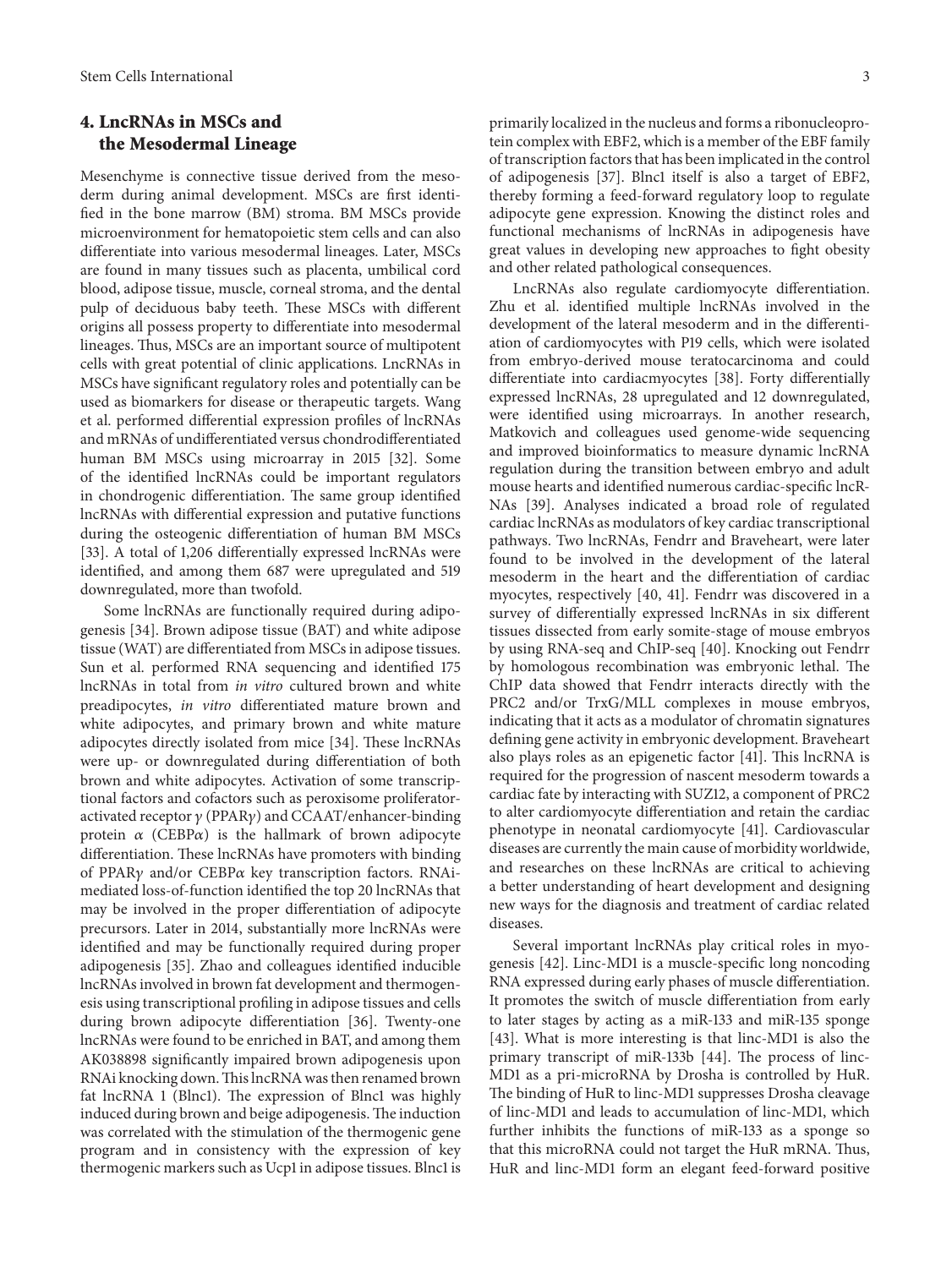loop [45]. Another lncRNA YAM-1 affects myogenesis via epigenetic transcriptional activation [42]. The transcription factor Yin Yang 1 (YY1) regulates expression multiple genes in myoblasts, and YAM-1 is positively regulated by YY1. YAM-1 expression is downregulated during myogenesis and its expression inhibits myoblast differentiation. YAM-1 regulates the transcription of miR-715 in *cis* and miR-715 is a microRNA that targets Wnt7b, an important signaling modulator of myogenesis [42].

#### **5. LncRNAs in Adult Stem Cells**

A series of studies focused on lncRNAs in adult stem cells such as hematopoietic stem cells and adult neural stem cells. The milestone discovery of lincRNA HOTAIR in 2007 was carried out with primary human fibroblasts, which are a kind of somatic stem cell [45]. In this and following researches, HOTAIR was found to bind both the polycomb repressive complex 2 (PRC2) and the LSD1/CoREST/REST complex and thus to modulate histone modifications on target genes [45, 46]. The lncRNA ANCR (antidifferentiation noncoding RNA) was also characterized by epidermal progenitors versus differentiating cells [47]. Knocking down ANCR alone led to rapid expression of differentiation genes. ANCR was thought to be essential for the undifferentiated state, although the exact molecular mechanism requires further investigation [47]. On the other hand, an lncRNA called terminal differentiation-induced noncoding RNA (TINCR) promoted epidermal differentiation [48]. TINCR had a very low level in epidermal stem cells, but it was dramatically induced upon differentiation. As a cytoplasmic ncRNA, TINCR could interact with mRNAs of many differentiation genes such as KRT80 and RNA-binding protein STAU1 to mediate mRNA stabilization through binding TINCR box.

In a systematic analysis of adult neural stem cell lineage in the mouse subventricular zone for lncRNA with potential roles in adult neurogenesis, Ramos et al. identified two lncRNAs Six3os and Dlx1as playing crucial roles in the lineage specification of adult stem cells [49]. The same lab later characterized a neural-specific lncRNA named Pnky, which localized in the nucleus of human and mouse neural stem cells [50]. With knockdown of Pnky, neuronal differentiation increased both *in vitro* and *in vivo*. Pnky interacted with the splicing regulator PTBP1 and thus regulated the expression and alternative splicing.

Recently, Luo et al. identified 159 unannotated lncRNAs enriched in hematopoietic stem cells with RNA sequencing. Knocking down two of these lncRNAs showed effects on self-renewal and lineage commitment of hematopoietic stem cells [51]. Interestingly, the genomic binding sites of one lncRNA overlapped significantly with binding sites of a key hematopoietic transcription factor E2A, indicating this lncRNA might be a cofactor of the transcription factor.

It is obvious that lncRNAs possess vital roles in a variety of somatic stem cells with diverse mechanisms. Considering the large number of lncRNAs identified, we still have a long way to understand the full range of roles of these regulators in adult stem cells as well as in the other eukaryotic cells.

#### **6. LncRNAs in Cancer Stem Cells**

Cancer stem cells (CSCs) play critical roles in tumor initiation, progression, metastasis, chemoresistance, and recurrence [52, 53]. Some studies showed that lncRNAs might be involved in regulating stem cell signaling in CSCs.

A novel lncRNA HIF2PUT (hypoxia-inducible factor-2 $\alpha$ promoter upstream transcript) was identified in a kind of CSCs, the osteosarcoma stem cells [54]. HIF2PUT expression levels were positively correlated with its parent gene *HIF-* $2\alpha$  in osteosarcoma tissues, indicating a regulatory role of HIF2PUT through HIF-2 $\alpha$ . Knocking down HIF2PUT enhanced the proliferation, migration, and self-renewal of osteosarcoma stem cells while overexpression of HIF2PUT decreased the proliferation, migration, and self-renewal [54]. In liver CSCs, lncTCF7 was identified, and it recruited the SWI/SNF complex and further activated the Wnt signaling to promote self-renewal of liver CSCs and tumor propagation [55].

The lncRNA MALAT-1 (metastasis-associated lung adenocarcinoma transcript 1) was found to be upregulated in CSCs, and high expression levels of this lncRNA positively correlated with the proportion of CSCs in pancreatic cancer cells [10, 56, 57]. MALAT-1 might serve as an oncogenic lncRNA in pancreatic cancer by promoting epithelialmesenchymal transition and stimulating the expression of self-renewal factors such as Sox2.

An lncRNA H19 known for more than two decades also functions in cancer and cancer stem cells [58, 59]. H19 is an imprinting gene in both mice and human [60, 61]. H19 RNA was identified as a tumor suppressor and was involved in Wilms' tumor long time ago in early 1990s [62, 63]. Despite the fact that H19 is one of the first identified, most abundant and conserved ncRNAs in mammals, its actually physiological functions and functional mechanism have been elusive for a long time. In 2007 and then in 2012, compelling lines of evidence showed that H19 is the primary transcript of a microRNA miR-675 [64, 65]. Overexpression of miR-675 in embryonic and extraembryonic cell lines reduced proliferation. Just like the linc-MD1 (the primary transcript of miR-133b), the processing of H19 into miR-675 is also regulated by HuR. What makes H19 more intriguing is the finding that H19 could be sponge of let-7 and miR-106a (a miR-17-5p family member) [66, 67]. HOTAIR with high expression level was always involved in various cancers as well as CSCs via promoting tumorigenesis, cell proliferation, or tumor metastasis and could be a novel epigenetic molecular target for therapeutics [68, 69]. Linc00617 may be another potential therapeutic target for breast cancer because of functioning as a key regulator of EMT and promotes cancer progression and metastasis via activating the transcription of Sox2 [70].

Knowing the roles of lncRNAs in tumor cells and especially in CSCs would help the development of tumor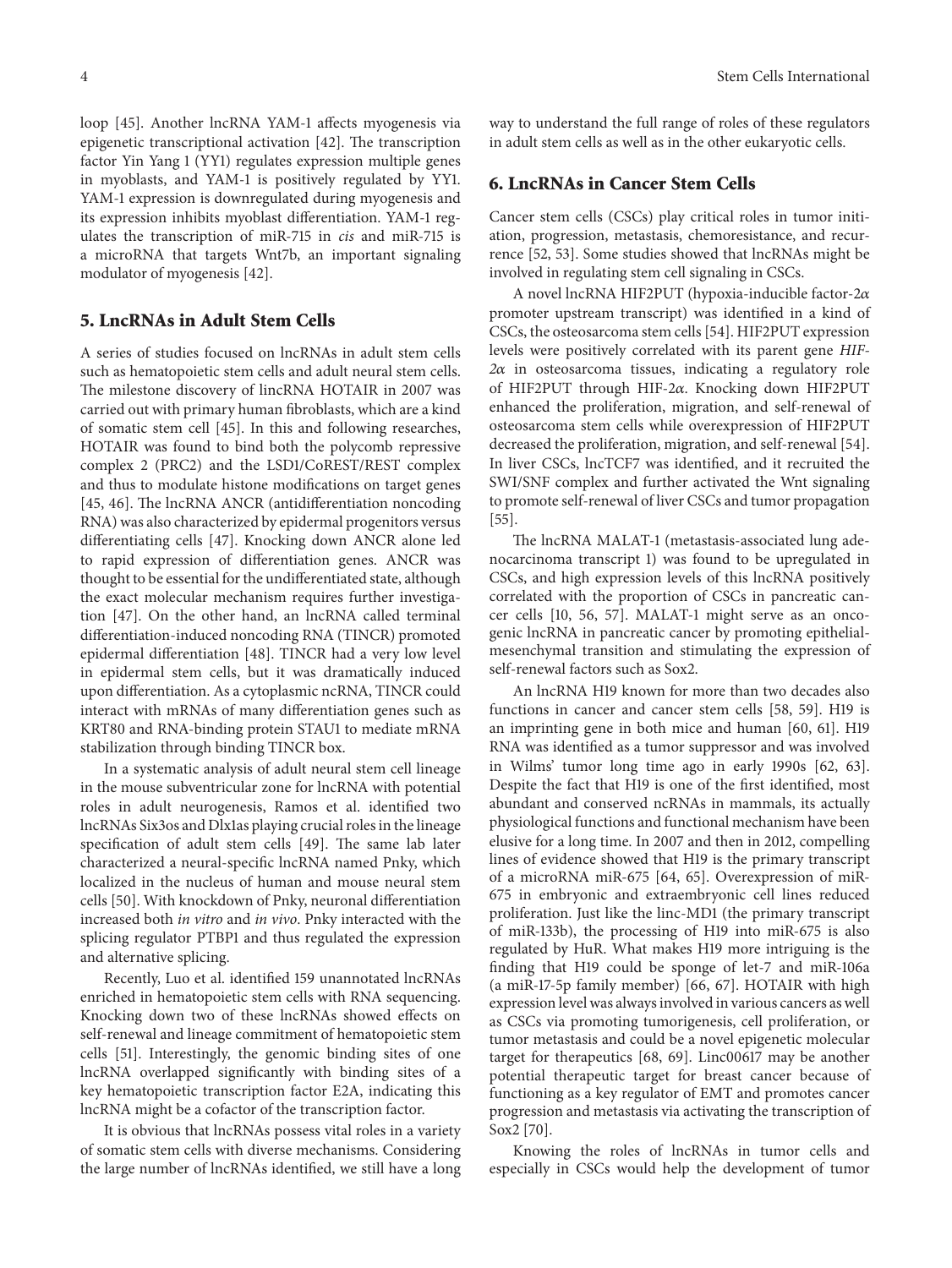| LncRNA            | Stem cell types | Regulations and functions                                                                                                                                               |
|-------------------|-----------------|-------------------------------------------------------------------------------------------------------------------------------------------------------------------------|
| AK028326          | <b>ESCs</b>     | Transcriptionally regulated by Oct4 and Nanog                                                                                                                           |
| AK141205          | <b>ESCs</b>     | A coactivator of Oct4                                                                                                                                                   |
| <b>RMST</b>       | <b>ESCs</b>     | Involved in pluripotency maintenance and interacting with SOX2 and SUZ12                                                                                                |
| <b>HERVH</b>      | <b>ESCs</b>     | Function as nuclear lncRNAs with associations with OCT4, coactivators such as p300 and<br>Mediator subunits                                                             |
| SOX2OT            | <b>ESCs</b>     | Modulate pluripotency through the regulation of SOX2 expression                                                                                                         |
| Linc-RoR          | ESCs, iPSCs     | Function as microRNA sponge to prevent mRNA of some key transcription factors                                                                                           |
| Xist              | ESCs, iPSCs     | An epigenetic regulator of X chromosome inactivation                                                                                                                    |
| <b>Blnc1</b>      | <b>MSCs</b>     | Highly induced during brown and beige adipogenesis and form a feed-forward regulatory loop<br>with EBF2 to regulate adipocyte gene expression                           |
| Fendrr            | <b>MSCs</b>     | Interact directly with the PRC2 and/or TrxG/MLL complexes and act as a modulator of<br>chromatin signatures defining gene activity in embryonic development             |
| <b>Braveheart</b> | MSCs            | An epigenetic factor, required for the progression of nascent mesoderm towards a cardiac fate by<br>interacting with SUZ12                                              |
| Linc-MD1          | <b>MSCs</b>     | Promote the switch of muscle differentiation from early to later stages by acting as miR-133 and<br>miR-135 sponge                                                      |
| YAM-1             | <b>MSCs</b>     | Affect myogenesis via epigenetic transcriptional activation                                                                                                             |
| <b>HOTAIR</b>     | ASCs, CSCs      | Bind both the polycomb repressive complex 2 (PRC2) and the LSD1/CoREST/REST complex and<br>thus modulate histone modifications on target genes                          |
| <b>ANCR</b>       | <b>ASCs</b>     | Essential for the undifferentiated state                                                                                                                                |
| <b>TINCR</b>      | ASCs            | Interact with mRNAs of many differentiation genes such as KRT80 and RNA-binding protein<br>STAU1 to mediate mRNA stabilization through binding TINCR box                |
| Six3os            | ASCs            | Play crucial roles in the lineage specification of adult stem cells                                                                                                     |
| <b>D</b> lxlas    | ASCs            | Play crucial roles in the lineage specification of adult stem cells                                                                                                     |
| Pnky              | ASCs            | Interact with the splicing regulator PTBP1 and regulate the expression and alternative splicing                                                                         |
| HIF2PUT           | CSCs            | A regulatory role through HIF-2 $\alpha$                                                                                                                                |
| lncTCF7           | CSCs            | Recruit the SWI/SNF complex and further activated the Wnt signaling to promote self-renewal of<br>liver CSCs and tumor propagation                                      |
| MALAT-1           | CSCs            | Serve as an oncogenic lncRNA in pancreatic cancer by promoting epithelial-mesenchymal<br>transition and stimulating the expression of self-renewal factors such as Sox2 |
| H <sub>19</sub>   | CSCs            | Primary transcript of a microRNA miR-675; processing of H19 into miR-675 is also regulated by<br>HuR                                                                    |
| Linc00617         | CSCs            | Function as a key regulator of EMT and promote cancer progression and metastasis via activating<br>the transcription of Sox2                                            |

TABLE 2: Regulatory roles of lncRNAs in different stem cells.

diagnosis and therapeutics [71]. So far, lncRNA research in cancer and CSCs is just emerging, and more efforts are required to push the field forward. Table 2 lists lncRNAs, their regulatory roles, and stem cells where they exert functions.

## **7. Conclusions and Perspectives**

LncRNAs and other ncRNAs play substantial roles in diverse stem cell types. Here we have summarized some of the lncRNAs in five classes of stem cells, although we are not trying to summarize all the known lncRNAs in all kinds of stem cells and have to miss a lot of researches about lncRNAs in multiple other somatic and germline stem cells. LncRNAs could participate in the biology of stem cells with diverse mechanisms by serving as transcriptional coactivator

or corepressor, modular scaffold for chromatin modifiers, factors of tuning splicing, primary transcripts of microRNAs, competing endogenous RNAs of microRNAs, and so on (Figure 1). We need to keep in mind that the functions and mechanisms of a vast majority of lncRNAs in stem cells remain unknown. The pervasive transcription of the genome and the growing inventory of ncRNAs with newly identified ncRNAs such as circRNAs and EIciRNAs also make a call for enormous future efforts to investigate ncRNAs in stem cells [72–77]. Nevertheless, the field of ncRNA research in stem cells has emerged and has been making progress towards a systematic understanding of stem cell biology. Researches in this area would eventually bring benefit to the understanding of lncRNAs and Biomedicine.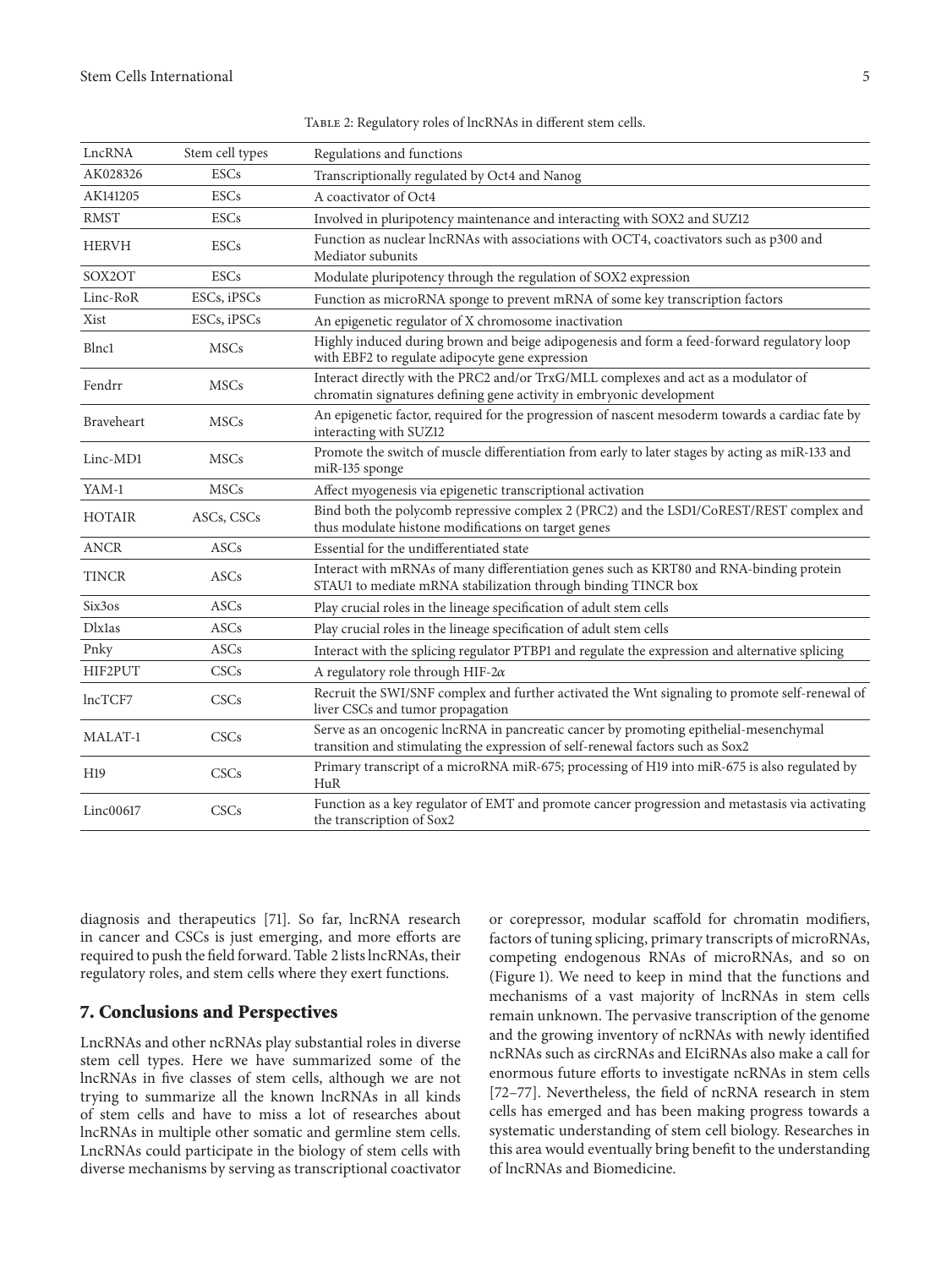

Figure 1: Some known functional mechanisms of lncRNAs in stem cells. (a) Pnky localizes to the nucleus and interacts with the mRNA splicing regulator PTBP1 to regulate splicing of key transcripts; (b) some lncRNAs serve as cofactors of key transcription factors (TF) to regulate gene transcription; (c) Xist as an epigenetic regulator of X chromosome inactivation plays roles in female ESCs and iPSCs; (d) Blnc1 is activated by EBF2 and functions as a coactivator of EBF2; (e) linc-MD1 is the primary transcript of miR-133b and H19 is the primary transcript of miR-675, and the Drosha processing of both is regulated by HuR; (f) TINCR interacts with STAU1 and multiple mRNAs via an RNA motif called TINCR box; (g) linc-ROR functions as a mir-145 sponge.

## **Conflict of Interests**

The authors declare that there is no conflict of interests regarding the publication of this paper.

#### **References**

- [1] International Human Genome Sequencing Consortium, "Finishing the euchromatic sequence of the human genome," *Nature*, vol. 431, no. 7011, pp. 931–945, 2004.
- [2] C. P. Ponting, P. L. Oliver, and W. Reik, "Evolution and functions of long noncoding RNAs,"*Cell*, vol. 136, no. 4, pp. 629–641, 2009.
- [3] S. Geisler and J. Coller, "RNA in unexpected places: long noncoding RNA functions in diverse cellular contexts," *Nature Reviews Molecular Cell Biology*, vol. 14, no. 11, pp. 699–712, 2013.
- [4] I. Ulitsky and D. P. Bartel, "LincRNAs: genomics, evolution, and mechanisms," *Cell*, vol. 154, no. 1, pp. 26–46, 2013.
- [5] T. Ravasi, H. Suzuki, K. C. Pang et al., "Experimental validation of the regulated expression of large numbers of non-coding RNAs from the mouse genome," *Genome Research*, vol. 16, no. 1, pp. 11–19, 2006.
- [6] J. L. Rinn and H. Y. Chang, "Genome regulation by long noncoding RNAs," *Annual Review of Biochemistry*, vol. 81, pp. 145–166, 2012.
- [7] P. J. Batista and H. Y. Chang, "Long noncoding RNAs: cellular address codes in development and disease," *Cell*, vol. 152, no. 6, pp. 1298–1307, 2013.
- [8] J. T. Lee and M. S. Bartolomei, "X-inactivation, imprinting, and long noncoding RNAs in health and disease," *Cell*, vol. 152, no. 6, pp. 1308–1323, 2013.
- [9] R. A. Gupta, N. Shah, K. C. Wang et al., "Long non-coding RNA HOTAIR reprograms chromatin state to promote cancer metastasis," *Nature*, vol. 464, no. 7291, pp. 1071–1076, 2010.
- [10] V. Tripathi, J. D. Ellis, Z. Shen et al., "The nuclear-retained noncoding RNA MALAT1 regulates alternative splicing by modulating SR splicing factor phosphorylation," *Molecular Cell*, vol. 39, no. 6, pp. 925–938, 2010.
- [11] I. L. Weissman, "Translating stem and progenitor cell biology to the clinic: barriers and opportunities," *Science*, vol. 287, no. 5457, pp. 1442–1446, 2000.
- [12] R. Jaenisch and R. Young, "Stem cells, the molecular circuitry of pluripotency and nuclear reprogramming," *Cell*, vol. 132, no. 4, pp. 567–582, 2008.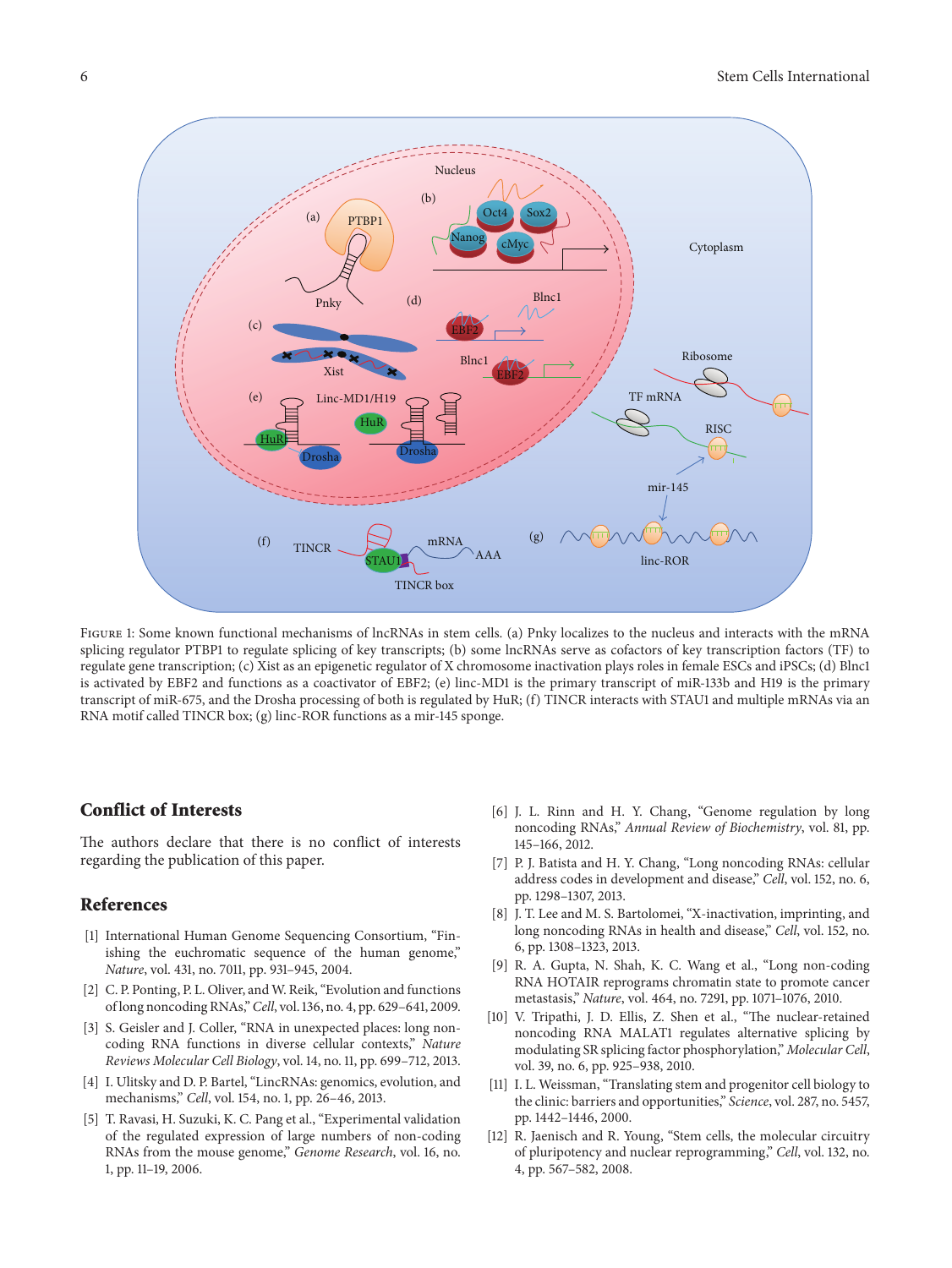- [13] F. H. Gage and S. Temple, "Neural stem cells: generating and regenerating the brain," *Neuron*, vol. 80, no. 3, pp. 588–601, 2013.
- [14] K. N. Ivey, A. Muth, J. Arnold et al., "MicroRNA regulation of cell lineages in mouse and human embryonic stem cells," *Cell Stem Cell*, vol. 2, no. 3, pp. 219–229, 2008.
- [15] K. N. Ivey and D. Srivastava, "MicroRNAs as regulators of differentiation and cell fate decisions," *Cell Stem Cell*, vol. 7, no. 1, pp. 36–41, 2010.
- [16] D. N. Cox, A. Chao, J. Baker, L. Chang, D. Qiao, and H. Lin, "A novel class of evolutionarily conserved genes defined by piwi are essential for stem cell self-renewal," *Genes and Development*, vol. 12, no. 23, pp. 3715–3727, 1998.
- [17] J. Gonzalez, H. Qi, N. Liu, and H. Lin, "Piwi is a key regulator of both somatic and germline stem cells in the *Drosophila* testis," *Cell Reports*, vol. 12, no. 1, pp. 150–161, 2015.
- [18] J. S. Mohamed, P. M. Gaughwin, B. Lim, P. Robson, and L. Lipovich, "Conserved long noncoding RNAs transcriptionally regulated by Oct4 and Nanog modulate pluripotency in mouse embryonic stem cells," *RNA*, vol. 16, no. 2, pp. 324–337, 2010.
- [19] M. Guttman, J. Donaghey, B. W. Carey et al., "LincRNAs act in the circuitry controlling pluripotency and differentiation," *Nature*, vol. 477, no. 7364, pp. 295–300, 2011.
- [20] S.-Y. Ng, R. Johnson, and L. W. Stanton, "Human long noncoding RNAs promote pluripotency and neuronal differentiation by association with chromatin modifiers and transcription factors," *The EMBO Journal*, vol. 31, no. 3, pp. 522–533, 2012.
- [21] S.-Y. Ng and L. W. Stanton, "Long non-coding RNAs in stem cell pluripotency," *Wiley Interdisciplinary Reviews: RNA*, vol. 4, no. 1, pp. 121–128, 2013.
- [22] S.-Y. Ng, G. K. Bogu, B. Soh, and L. W. Stanton, "The long noncoding RNA RMST interacts with SOX2 to regulate neurogenesis," *Molecular Cell*, vol. 51, no. 3, pp. 349–359, 2013.
- [23] X. Lu, F. Sachs, L. Ramsay et al., "The retrovirus HERVH is a long noncoding RNA required for human embryonic stem cell identity," *Nature Structural and Molecular Biology*, vol. 21, no. 4, pp. 423–425, 2014.
- [24] A. Shahryari, M. S. Jazi, N. M. Samaei, and S. J. Mowla, "Long non-coding RNA SOX2OT: expression signature, splicing patterns, and emerging roles in pluripotency and tumorigenesis," *Frontiers in Genetics*, vol. 6, article 196, 2015.
- [25] Y. Wang, Z. Xu, J. Jiang et al., "Endogenous miRNA sponge lincRNA-RoR regulates Oct4, Nanog, and Sox2 in human embryonic stem cell self-renewal," *Developmental Cell*, vol. 25, no. 1, pp. 69–80, 2013.
- [26] S. Loewer, M. N. Cabili, M. Guttman et al., "Large intergenic non-coding RNA-RoR modulates reprogramming of human induced pluripotent stem cells," *Nature Genetics*, vol. 42, no. 12, pp. 1113–1117, 2010.
- [27] D. H. Kim, G. K. Marinov, S. Pepke et al., "Single-cell transcriptome analysis reveals dynamic changes in IncRNA expression during reprogramming," *Cell Stem Cell*, vol. 16, no. 1, pp. 88–101, 2015.
- [28] N. Maherali, R. Sridharan, W. Xie et al., "Directly reprogrammed fibroblasts show global epigenetic remodeling and widespread tissue contribution," *Cell Stem Cell*, vol. 1, no. 1, pp. 55–70, 2007.
- [29] D. Lessing, M. C. Anguera, and J. T. Lee, "X chromosome inactivation and epigenetic responses to cellular reprogramming," *Annual Review of Genomics and Human Genetics*, vol. 14, pp. 85–110, 2013.
- [30] S. F. Briggs, A. A. Dominguez, S. L. Chavez, and R. A. Reijo Pera, "Single-cell XIST expression in human preimplantation embryos and newly reprogrammed female induced pluripotent stem cells," *STEM CELLS*, vol. 33, no. 6, pp. 1771–1781, 2015.
- [31] S. S. Silva, R. K. Rowntree, S. Mekhoubad, and J. T. Lee, "Xchromosome inactivation and epigenetic fluidity in human embryonic stem cells," *Proceedings of the National Academy of Sciences of the United States of America*, vol. 105, no. 12, pp. 4820–4825, 2008.
- [32] L. Wang, Z. Li, Z. Li, B. Yu, and Y. Wang, "Long noncoding RNAs expression signatures in chondrogenic differentiation of human bone marrow mesenchymal stem cells," *Biochemical and Biophysical Research Communications*, vol. 456, no. 1, pp. 459– 464, 2015.
- [33] L. Wang, Y. Wang, Z. Li, Z. Li, and B. Yu, "Differential expression of long noncoding ribonucleic acids during osteogenic differentiation of human bone marrow mesenchymal stem cells," *International Orthopaedics*, vol. 39, no. 5, pp. 1013–1019, 2015.
- [34] L. Sun, L. A. Goff, C. Trapnell et al., "Long noncoding RNAs regulate adipogenesis," *Proceedings of the National Academy of Sciences of the United States of America*, vol. 110, no. 9, pp. 3387– 3392, 2013.
- [35] J. Zhang, X. Cui, Y. Shen et al., "Distinct expression profiles of LncRNAs between brown adipose tissue and skeletal muscle," *Biochemical and Biophysical Research Communications*, vol. 443, no. 3, pp. 1028–1034, 2014.
- [36] X.-Y. Zhao, S. Li, G.-X. Wang, Q. Yu, and J. D. Lin, "A Long noncoding RNA transcriptional regulatory circuit drives thermogenic adipocyte differentiation," *Molecular Cell*, vol. 55, no. 3, pp. 372–382, 2014.
- [37] S. Elattar and A. Satyanarayana, "Can brown fat win the battle against white fat?" *Journal of Cellular Physiology*, vol. 230, no. 10, pp. 2311–2317, 2015.
- [38] S. Zhu, X. Hu, S. P. Han et al., "Differential expression profile of long non-coding RNAs during differentiation of cardiomyocytes," *International Journal of Medical Sciences*, vol. 11, no. 5, pp. 500–507, 2014.
- [39] S. J. Matkovich, J. R. Edwards, T. C. Grossenheider, C. de Guzman Strong, and G. W. Dorn II, "Epigenetic coordination of embryonic heart transcription by dynamically regulated long noncoding RNAs," *Proceedings of the National Academy of Sciences of the United States of America*, vol. 111, no. 33, pp. 12264–12269, 2014.
- [40] P. Grote, L. Wittler, D. Hendrix et al., "The tissue-specific lncRNA Fendrr is an essential regulator of heart and body wall development in the mouse," *Developmental Cell*, vol. 24, no. 2, pp. 206–214, 2013.
- [41] C. A. Klattenhoff, J. C. Scheuermann, L. E. Surface et al., "Braveheart, a long noncoding RNA required for cardiovascular lineage commitment," *Cell*, vol. 152, no. 3, pp. 570–583, 2013.
- [42] L. Lu, K. Sun, X. Chen et al., "Genome-wide survey by ChIP-seq reveals YY1 regulation of lincRNAs in skeletal myogenesis," *The EMBO Journal*, vol. 32, no. 19, pp. 2575–2588, 2013.
- [43] M. Cesana, D. Cacchiarelli, I. Legnini et al., "A long noncoding RNA controls muscle differentiation by functioning as a competing endogenous RNA," *Cell*, vol. 147, no. 2, pp. 358–369, 2011.
- [44] I. Legnini, M. Morlando, A. Mangiavacchi, A. Fatica, and I. Bozzoni, "A feedforward regulatory loop between HuR and the long noncoding RNA linc-MD1 controls early phases of myogenesis," *Molecular Cell*, vol. 53, no. 3, pp. 506–514, 2014.